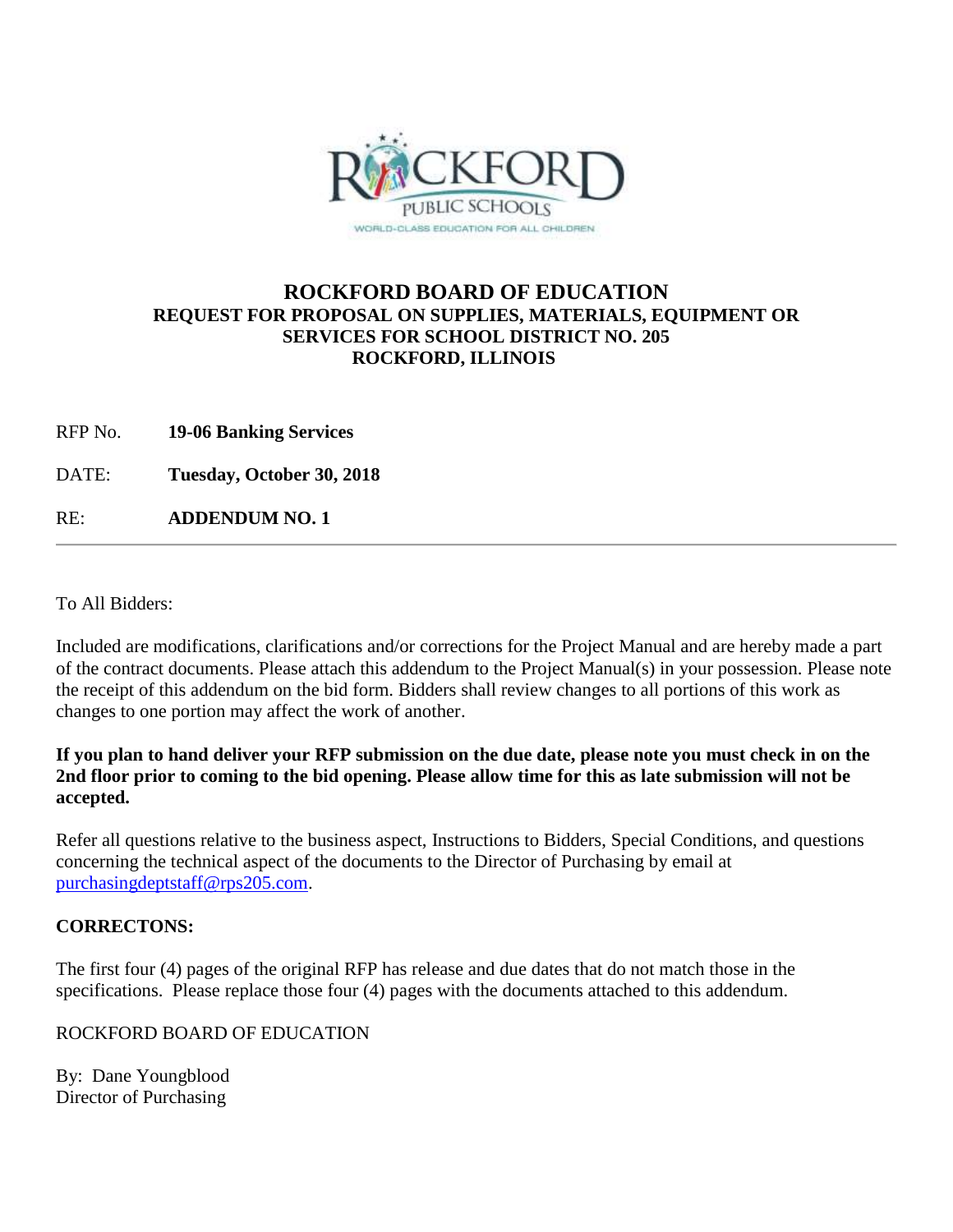

# **ROCKFORD BOARD OF EDUCATION REQUEST FOR PROPOSALS ON SUPPLIES, MATERIALS, EQUIPMENT OR SERVICES FOR ROCKFORD PUBLIC SCHOOL DISTRICT NO. 205 ROCKFORD, ILLINOIS**

RFP No. **19-06 Banking Services**

DATE: **Tuesday, October 30, 2018**

PROPOSALS WILL BE RECEIVED UNTIL: **TUESDAY, NOVEMBER 20, 2018 AT 2:00 P.M. (CDST or CST)**

RE**: Request for Proposals No. 19-06 Banking Services**. The purpose of this Request for Proposal is to solicit proposals for District banking services.

RFP Opening: **Tuesday, November 20, 2018 at 2:00 PM (CST) Rockford Board of Education, 6th floor Conference Room, 501 Seventh St., Rockford, IL 61104.** The date and time as stated is also the time of the public opening. All vendors are welcome to attend the IFB opening.

**If you plan to hand deliver your RFP submission on the due date, please note you must check in on the 2nd floor prior to coming to the 6th floor. Please allow time for this as late submission will not be accepted.**

Copies of the RFP documents are available from Onvia DemandStar or by download from the District's Purchasing Bids-RFPs webpage at [http://www3.rps205.com/departments/Purchasing/Pages/Bids-RFPs.aspx.](http://www3.rps205.com/departments/Purchasing/Pages/Bids-RFPs.aspx)

### **A PRE-BID MEETING WILL BE CONDUCTED ON TUESDAY, NOVEMBER 9, 2018 AT 2:00 P.M. (CDST or CST), AT THE ADMINISTRATION BUILDING, 501 7TH ST, ROCKFORD, IL 61104. MEET IN THE 6TH FLOOR CONFERENCE ROOM.**

Refer all questions relative to the RFP, terms, conditions and specifications to the Director of Purchasing in writing (including via email at [PurchasingDeptStaff@rps205.com\)](mailto:PurchasingDeptStaff@rps205.com) verbal inquiries will not be accepted. During the time the bid is in the **open solicitation and unawarded phase**, Respondents may not contact any District staff other than the Director of Purchasing. Inquiries which result in a change to the RFP will be included in an Addendum issued by the District.

### **Communication with District representatives in a manner other than identified herein may result in disqualification.**

ROCKFORD BOARD OF EDUCATION

By: Dane Youngblood

Director of Purchasing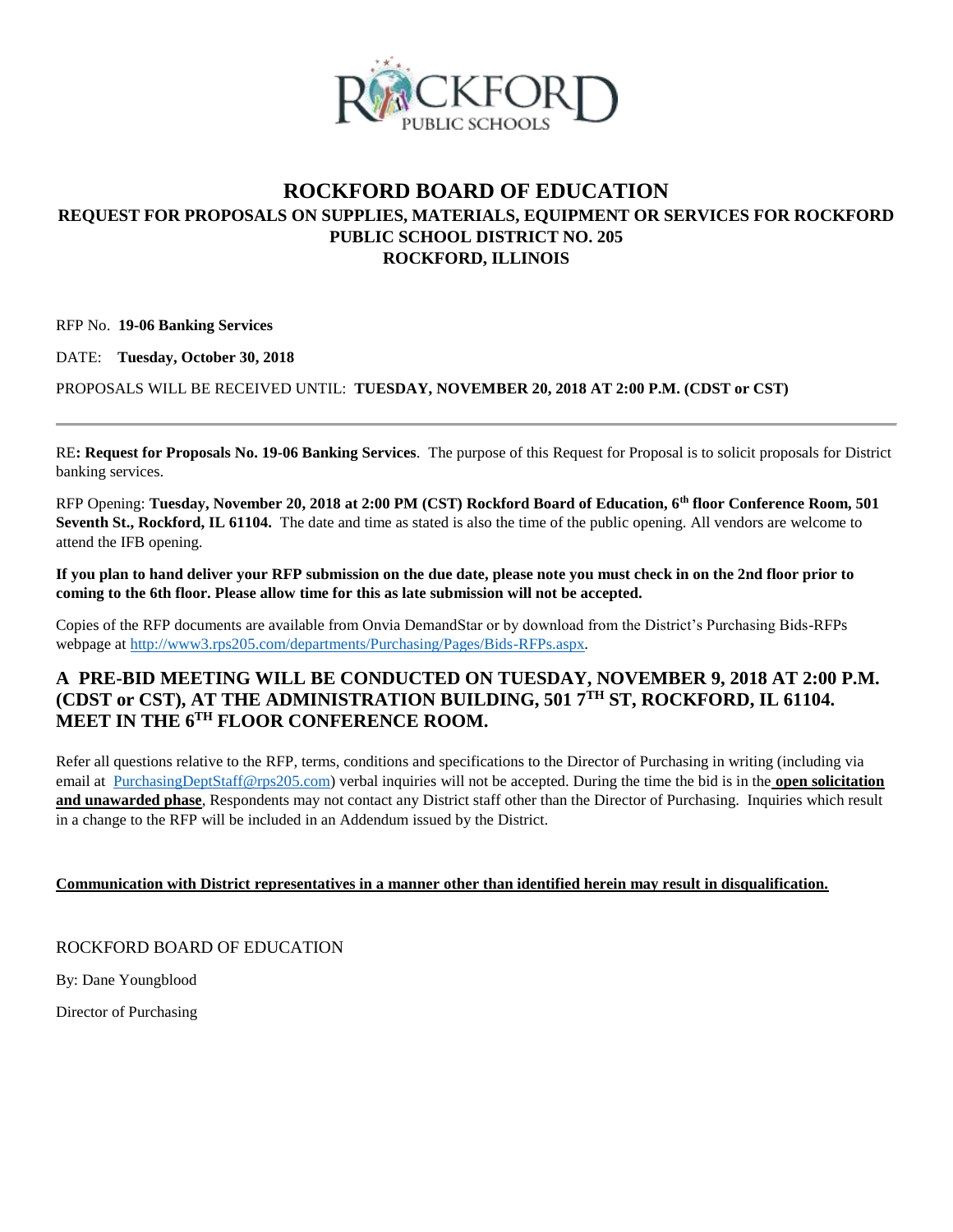# **ROCKFORD BOARD OF EDUCATION REQUEST FOR PROPOSALS ON SUPPLIES, MATERIALS, EQUIPMENT OR SERVICES FOR ROCKFORD PUBLIC SCHOOL DISTRICT NO. 205 ROCKFORD, ILLINOIS**

#### RFP No. 19-06 Banking Services **Date: October 30, 2018**

#### PROPOSALS WILL BE RECEIVED UNTIL: **2:00 PM (CDST) on Tuesday, November 20, 2018**

FOR SUPPLIES, MATERIALS, EQUIPMENT OR SERVICES SPECIFIED HEREIN. THE DATE AND THE TIME AS STATED IS ALSO THE TIME OF THE PUBLIC OPENING OF PROPOSALS. IF YOU DESIRE TO SUBMIT A PROPOSAL, PLEASE DO SO ON THE FORMS PROVIDED AND RETURN TO THIS OFFICE.

Addressed to: BOARD OF EDUCATION School District No. 205 501 Seventh Street, 6<sup>th</sup> Fl. Rockford, Illinois 61104

#### **GENERAL CONDITIONS AND INSTRUCTIONS FOR ALL PROPOSALS**

The Board of Education (hereinafter occasionally referred to as Board or District as the context may require) reserves the right to reject any or all Proposals submitted. One copy of this RFP is enclosed for your convenience.

a.) Please return a copy of the required forms AND an electronic PDF version of your Proposal (including all required forms) on a CD or flash drive in a SEALED envelope with the RFP number, subject and your firm's name and address clearly indicated on the envelope. NOTE: FAXED and LATE Proposals are not acceptable and will be rejected as non-responsive. **Use of the included RFP Label is recommended**.

b.) Proposals to be addressed as follows: **Rockford Public School District Purchasing Department 501 Seventh St., 6th Floor Rockford, IL 61104 Attn: Purchasing Department**

"RFP" refers to this advertised Request for Proposal. Persons and entities responding to this RFP with a Proposal are referred to as "Respondent". Submissions in response to this RFP are referred to as "Proposal". Once an RFP is awarded and a contract formed in writing or otherwise, the Respondent is referred to as the Contractor. The Board of Education reserves the right to return any merchandise for full price credit or replacement at the District's discretion that does not comply with the conditions and specifications required by the RFP and any resulting contract. The Board of Education reserves the right to increase or decrease quantities shown on the RFP.

The Board of Education reserves the right to cancel purchase orders if the delivery or completion is not performed in accordance with the RFP documents, any resulting contract and the date stated on the purchase order.

The Board of Education reserves the right to have any product analyzed at a laboratory to ascertain compliance with specifications. Expense of such testing shall be by the Board of Education unless such tests prove noncompliance with specifications at which time the expense shall be the responsibility of the Contractor.

Proposals may be awarded to the Respondent which submits a Proposal complying with these conditions and specifications and best meets the requirements of the District. All rights are reserved by the Board of Education to select the Proposal that in its judgment is in the best interest of the District and meets the needs or purposes intended. Such decisions shall be final and not subject to recourse.

The Respondent's signature on the following page of this Form will be construed as acceptance of and willingness to comply with all provisions of the Acts of the General Assembly of the State of Illinois including, without limitation, laws rules and regulations relating to wages of laborers, and discrimination and intimidation of employees. The proposal and the resulting Contract are specifically subject to the Equal Employment Opportunity requirements of the Illinois Human Rights Act, Federal statutes and the policies and procedures of the District. Respondent agrees to comply in all respects with Federal, State, and local laws, ordinances and regulations pertaining to the Proposal and to the performance of the Contract in the event the Respondent is awarded the RFP. Provisions of applicable statutes enacted by governmental bodies having jurisdiction are hereby incorporated by reference as though fully set forth herein and became a part of this RFP and specifications.

Various statutes of the state of Illinois prohibit interest of School Board members in contracts and others prohibit interest of employees in contracts of the District as do District policies. Respondent by submitting a Proposal agrees to refrain from entering into any contract with the District where a Board member or employee of the District has a prohibited interest.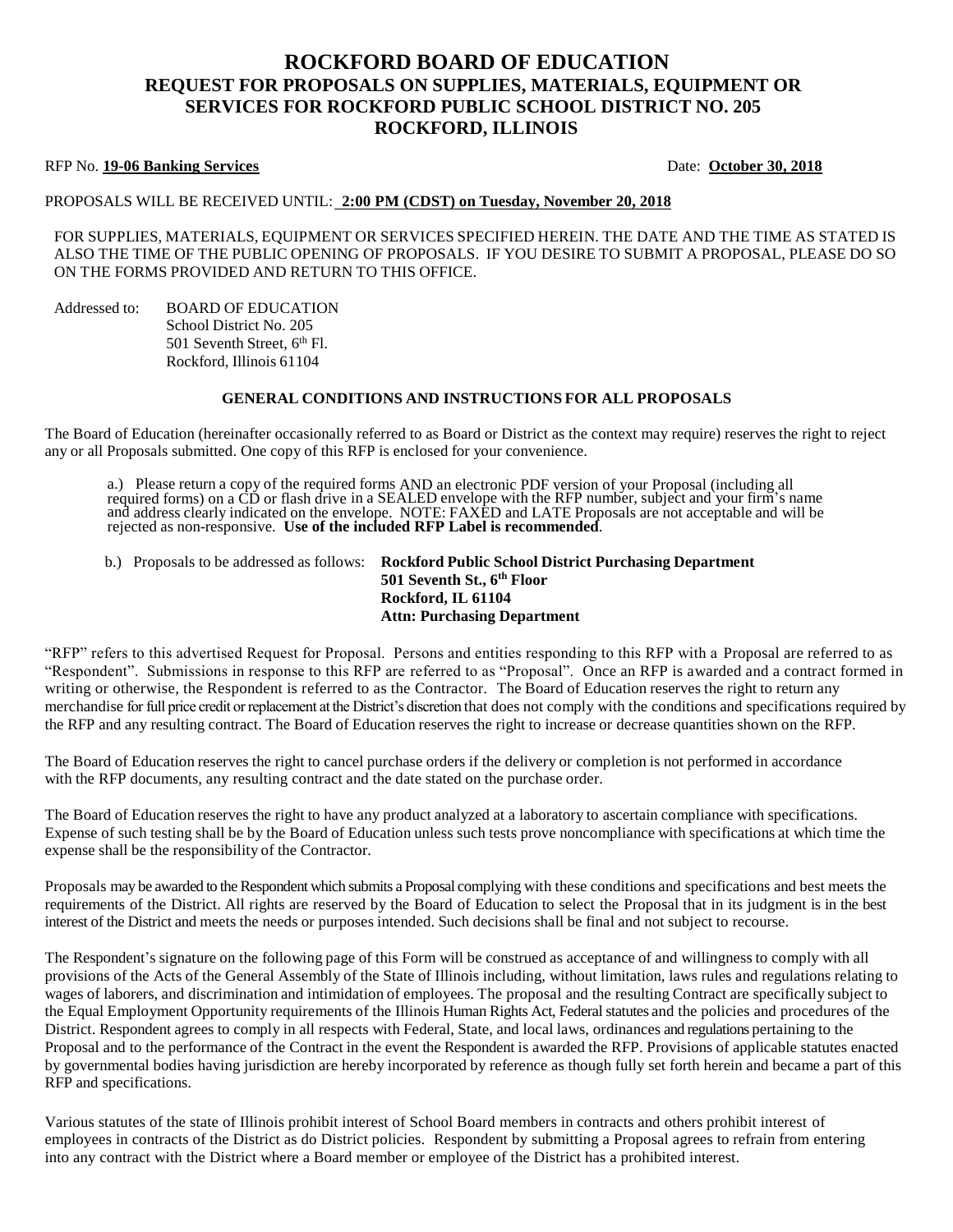Complete, sign and return the following forms: General Conditions and Instructions for all Proposals, Proposal Form, Bid-Rigging Certification, Minority and Women-Owned Business Concern Representation, Certificate Regarding Debarment, Suspension, Ineligibility and Exclusion, Certificate Regarding Lobbying, OFAC Compliance, Vendor Conflict of Interest Disclosure Form, and any other required submittals and certifications.

No Proposals may be withdrawn after the official opening. All proposals submitted must be valid for a minimum period of sixty (60) days after the date set for the public opening. Please check the Terms and Conditions for any variation of this requirement.

**All prices are F.O.B., Rockford, Illinois**, which is further defined as meaning the price submitted in the Proposal or the Proposal Form is the total price to the District, including all freight and delivery charges. Under no circumstances may prepaid charges be added to the invoice.

A substitute item will be considered only if it is an item of regular manufacture as evidenced by literature, catalogs, etc. and not a pro-type or first article test item. Substitute or "as equal" items may be submitted with all supporting documents in advance of the RFP due date for review and approval or rejection by the District. Such items are to be submitted to the Director of Purchasing for review. Permitted substitutions must be identified in the Proposal.

The successful Respondent must submit a separate invoice for each purchase order. The information on that invoice shall cover ONLY that one purchase order.

On the attached list, please type on the RFP documents the information that is requested. If there is insufficient room for your information, please present data on a separate sheet (one item to a sheet).

Any interested party, including all Respondents, may examine the RFP summary after Proposals have been opened and awarded by the Board of Education. An RFP summary will be available at the Board of Education Administration Building, Purchasing Department, 8:00 A.M., to 4:30 P.M., Monday through Friday. RFP recaps may also be reviewed by visiting [www.DemandStar.Com.](http://www.demandstar.com/)

Vendor's signature on the Proposal Form must be an actual signature. A stamped, facsimile, or typed signature may disqualify the Proposal. Include in the Proposal all your terms and conditions; terms and conditions set forth in the RFP are generally required of all District contracts and are accepted by Respondent unless specifically identified as exceptions in the Proposal.

Please address all questions relative to any Proposal in writing to the Purchasing Department, Director of Purchasing, Board of Education, 501 Seventh Street, Rockford, Illinois 61104 (via email to [PurchasingDeptStaff@rps205.com](mailto:PurchasingDeptStaff@rps205.com)). All request for information must be submitted at least five business days (Monday – Friday) prior to the RFP due date and time. Responses to questions will be reviewed by the Purchasing Department and if a response or clarification to the RFP is issued it will be issued via addendum to the RFP and published on the District website and, if applicable, Demand Star. Any request for information submitted after the deadline will not receive a response. **Under no circumstances may any bidder or its representative(s) contact any employee or representative of the Rockford Public Schools regarding this RFP prior to the closing date, other than in writing to the Purchasing staff provided above. Any violation of this condition may result in a Respondent being considered non-compliant and ineligible for award.**

# **THIS SECTION BELOW MUST BE COMPLETED IN FULL AND SIGNED, FAILURE TO COMPLY MAY RESULT IN DISQUALIFICATION OF BID.**

The undersigned hereby certifies that he/she has read and understands the contents of this solicitation and agrees to furnish at the prices shown any or all of the items and/or services, subject to all Instructions, Terms and Conditions, Specifications and attachments hereto. Failure to have read all the provisions of this solicitation shall not be cause to alter any resulting contract or request additional compensation.

### **GENERAL CONDITIONS AND INSTRUCTIONS FOR ALL RFP FORMS:**

Address Name of Firm

City & State  $\qquad \qquad$  Zip Signature of Authorized Representative

Area Code Telephone Number Federal Employer Identification Or Social Security Number